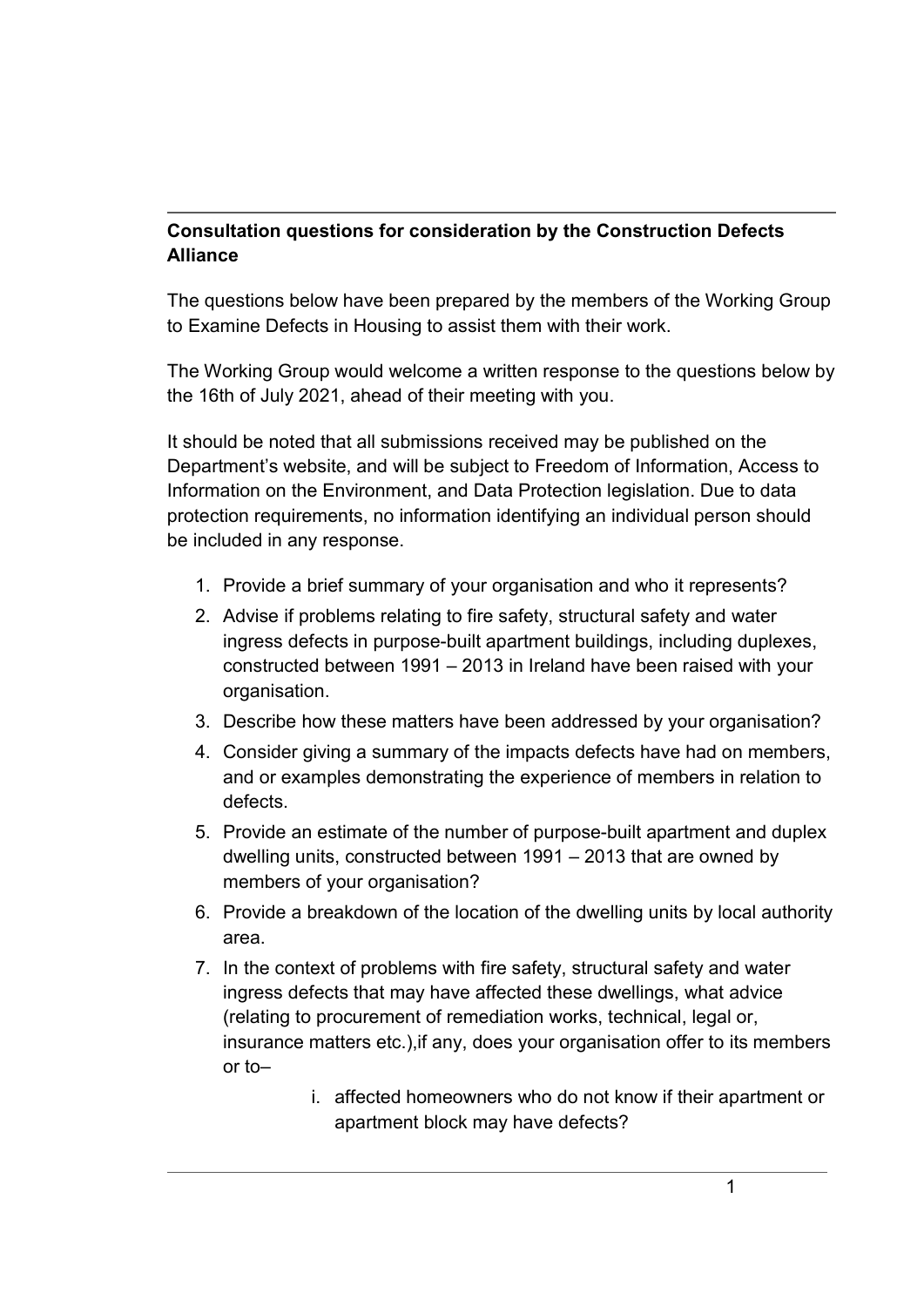- ii. affected homeowners who are informed that their apartment or apartment block may have defects?
- iii. tenants of apartments with defects?
- iv. owners or owners' management companies presented with difficulties getting block insurance or being refused household insurance or experiencing increases in insurance costs?
- 8. Provide an estimation of the number of purpose-built apartment and duplex units owned by your members, constructed between 1991 – 2013 where defects have been identified under the general headings of:
	- i. fire safety,
	- ii. structural safety and
	- iii. water ingress
- 9. Provide a breakdown of the type of defects encountered under the general headings of :
	- i. fire safety,
	- ii. structural safety and
	- iii. water ingress
- 10. In your opinion, what types of remediation works are considered a high priority under the general headings of :
	- i. fire safety,
	- ii. structural safety and
	- iii. water ingress
- 11. Describe the various risk assessment methodologies used by your organisation/members to prioritise and sequence remediation works to be undertaken under the general headings of :
	- i. fire safety,
	- ii. structural safety and
	- iii. water ingress
- 12. Indicate the views of your organisation/members regarding the categorisation of defects, under the headings of:
	- i. Should defects be categorised?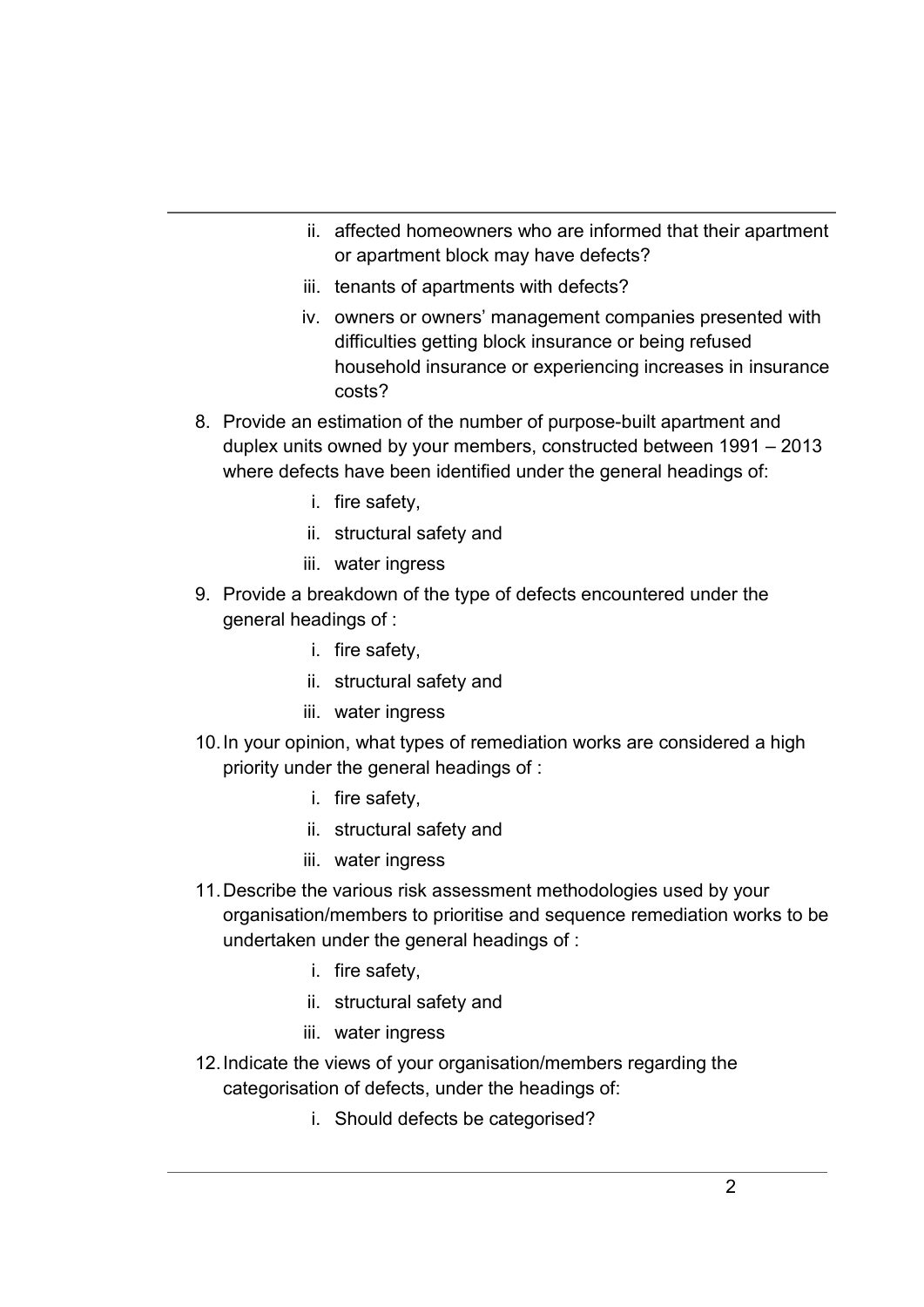- ii. how should they be categorised?
- iii. what categorisation criteria should be applied under the general headings of :
	- a. fire safety
	- b. structural safety
	- c. water ingress
- 13. Provide an indication of the % of units where remediation works have been completed on behalf of your members under the general headings of :
	- i. fire safety,
	- ii. structural safety and
	- iii. water ingress
- 14. Provide an indication of the % of units where remediation works are currently in progress on behalf of your members under the general headings of :
	- i. fire safety,
	- ii. structural safety and
	- iii. water ingress
- 15. Describe the range of remediation works carried out on dwellings owned by your members under the general headings of :
	- i. fire safety,
	- ii. structural safety and
	- iii. water ingress
- 16. Provide an indication of the range of costs per dwelling unit (actual and proposed / estimated) of the remediation works carried out to date on dwellings owned by your members under the general headings of :
	- i. fire safety,
	- ii. structural safety and
	- iii. water ingress
- 17. Provide an indication of who is paying for the remediation works.
- 18. Indicate if the owners of dwellings with unresolved defects, or their management companies are experiencing difficulties either: